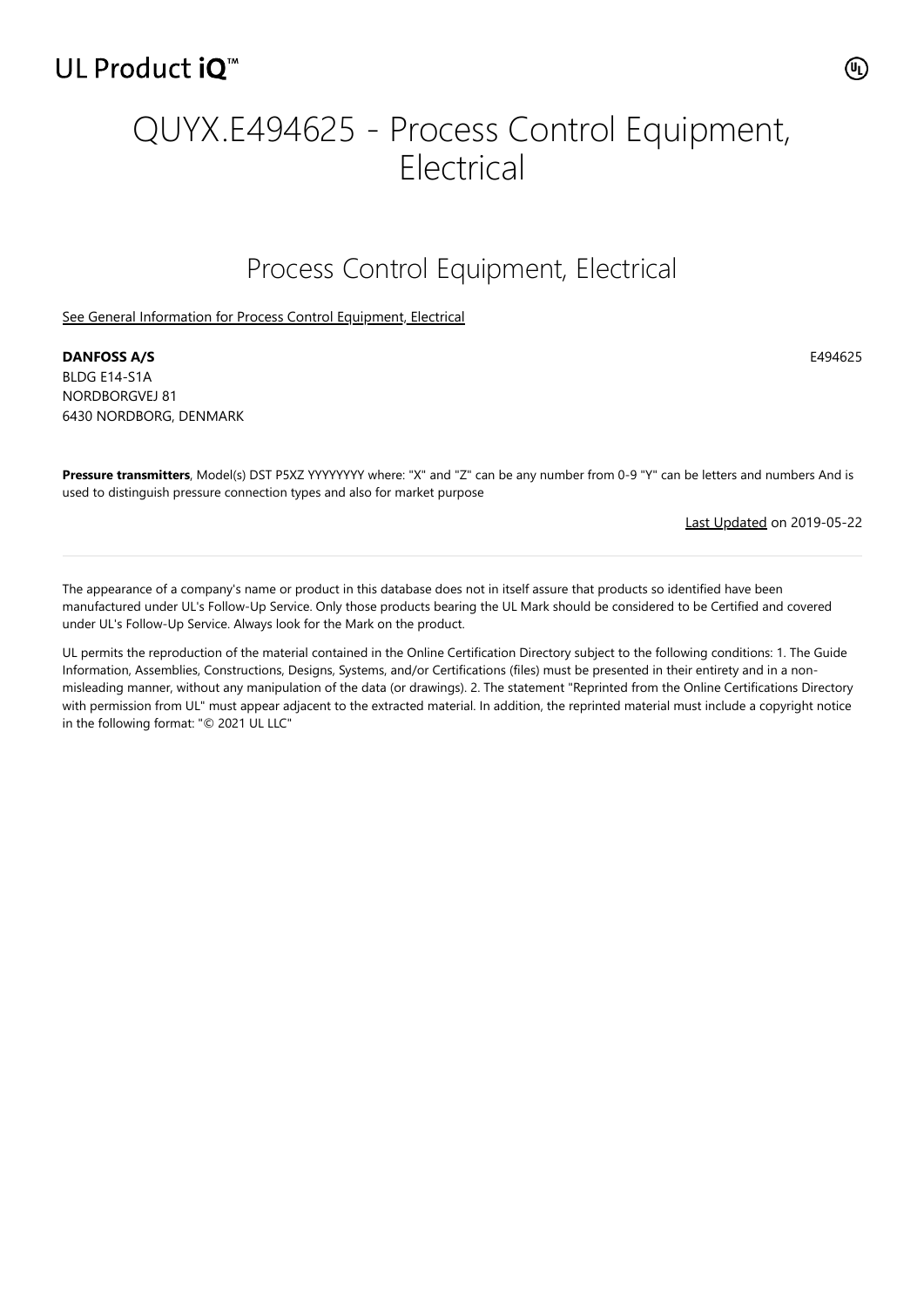# QUYX2.E494625 - Process Control Equipment, Electrical - Component

#### Process Control Equipment, Electrical - Component

**DANFOSS A/S** BLDG E14-S1A NORDBORGVEJ 81 NORDBORG, 6430 Denmark

#### **Process Control Equipment**, Model(s) MBT 3270 MBT 3270 followed by 084Z2347

Type MBS, followed by 3000, 3050, 32, 32R, 2050, 33, 3200, 3250, 3300, 3350, 33M, 4003, 4010, 4000, 4050, 1700 or 1750 followed by 060 followed by G, followed by a 4 digit number. Type MBS, followed by 5100, 5150 or 5153, followed by 060 followed by N, followed by a 4 digit number. Type EMP2, followed by 084 followed by G, followed by a 4 digit number.

**Pressure Sensor**, Type AKS, followed by 32R, 2050, 3000, 3050, 33, 32 followed by 060 followed by G, followed by a 4 digit number.

Type DST, followed by P300, P310, P340, P30M or P35M, followed by 076G, followed by a 4 digit number.

Pressure Transmitter, Model DST followed by P100, P110, P120, P130 or P140, be followed by 075, followed by G followed by any 4 digit number, followed by xx %, zz Vdc or yy mA, where 'xxx' can be a numerical value 0-100, 'zz' can be a numerical value 0-11, and 'yy' can be a numerical value 0-20.

**Pressure Transmitter**, Model DST followed by P6XX, may be followed by 4 alphanumeric characters, may be followed by 7 alphanumeric characters.

Marking: Company name and model designation.

Last Updated on 2021-09-29

The appearance of a company's name or product in this database does not in itself assure that products so identified have been manufactured under UL's Follow-Up Service. Only those products bearing the UL Mark should be considered to be Certified and covered under UL's Follow-Up Service. Always look for the Mark on the product.

UL permits the reproduction of the material contained in the Online Certification Directory subject to the following conditions: 1. The Guide Information, Assemblies, Constructions, Designs, Systems, and/or Certifications (files) must be presented in their entirety and in a nonmisleading manner, without any manipulation of the data (or drawings). 2. The statement "Reprinted from the Online Certifications Directory with permission from UL" must appear adjacent to the extracted material. In addition, the reprinted material must include a copyright notice in the following format: "© 2021 UL LLC"

E494625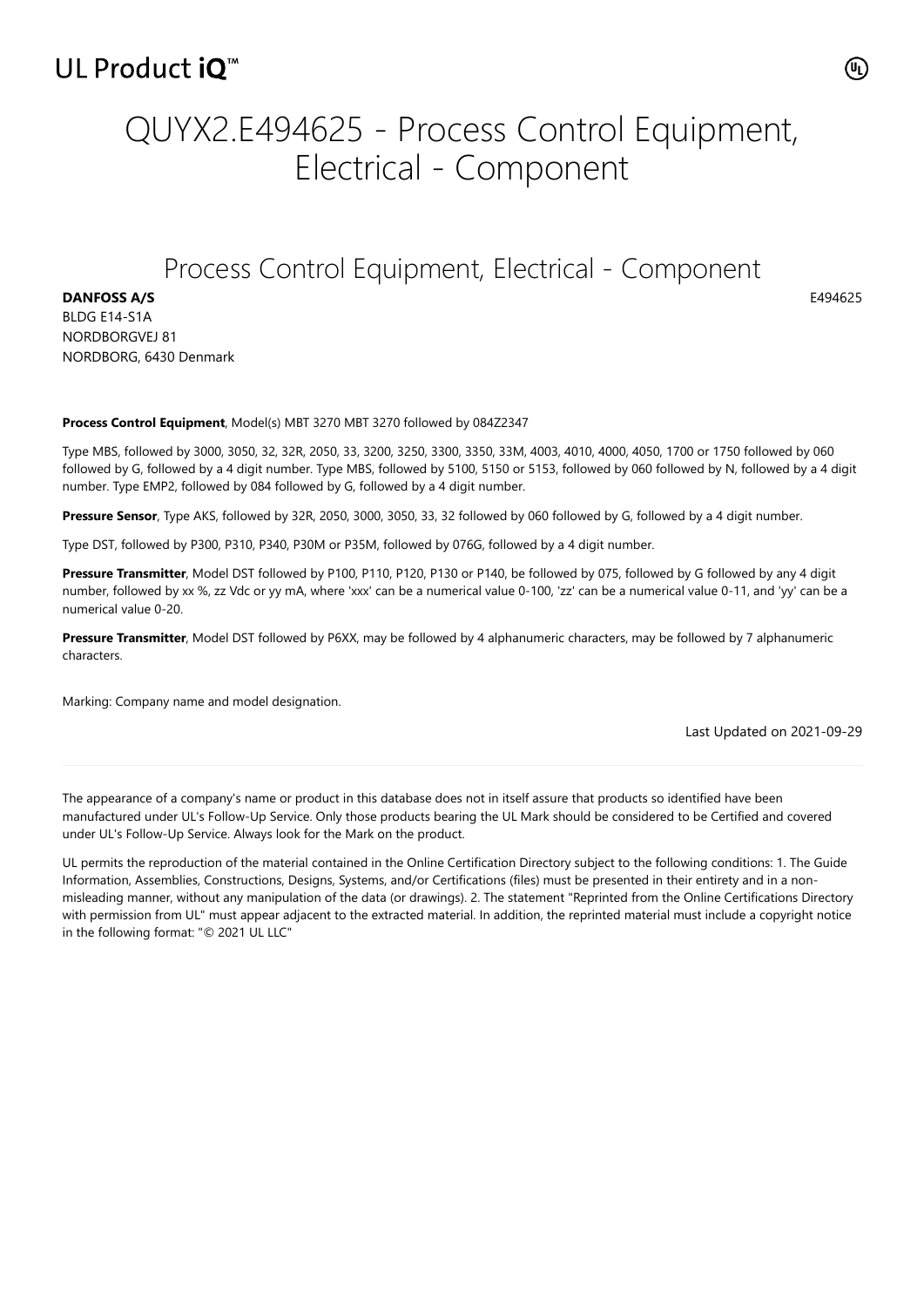# QUYX7.E494625 - Process Control Equipment, Electrical Certified for Canada

## Process Control Equipment, Electrical Certified for Canada

[See General Information for Process Control Equipment, Electrical Certified for Canada](https://iq.ulprospector.com/cgi-bin/XYV/template/LISEXT/1FRAME/showpage.html?&name=QUYX7.GuideInfo&ccnshorttitle=Process+Control+Equipment,+Electrical+Certified+for+Canada&objid=1074197759&cfgid=1073741824&version=versionless&parent_id=1073992557&sequence=1)

#### **DANFOSS A/S** E494625

BLDG E14-S1A NORDBORGVEJ 81 6430 NORDBORG, DENMARK

**Pressure transmitters**, Model(s) DST P5XZ YYYYYYYY where: "X" and "Z" can be any number from 0-9 "Y" can be letters and numbers And is used to distinguish pressure connection types and also for market purpose

[Last Updated](javascript:openit() on 2019-05-22

The appearance of a company's name or product in this database does not in itself assure that products so identified have been manufactured under UL's Follow-Up Service. Only those products bearing the UL Mark should be considered to be Certified and covered under UL's Follow-Up Service. Always look for the Mark on the product.

UL permits the reproduction of the material contained in the Online Certification Directory subject to the following conditions: 1. The Guide Information, Assemblies, Constructions, Designs, Systems, and/or Certifications (files) must be presented in their entirety and in a nonmisleading manner, without any manipulation of the data (or drawings). 2. The statement "Reprinted from the Online Certifications Directory with permission from UL" must appear adjacent to the extracted material. In addition, the reprinted material must include a copyright notice in the following format: "© 2021 UL LLC"